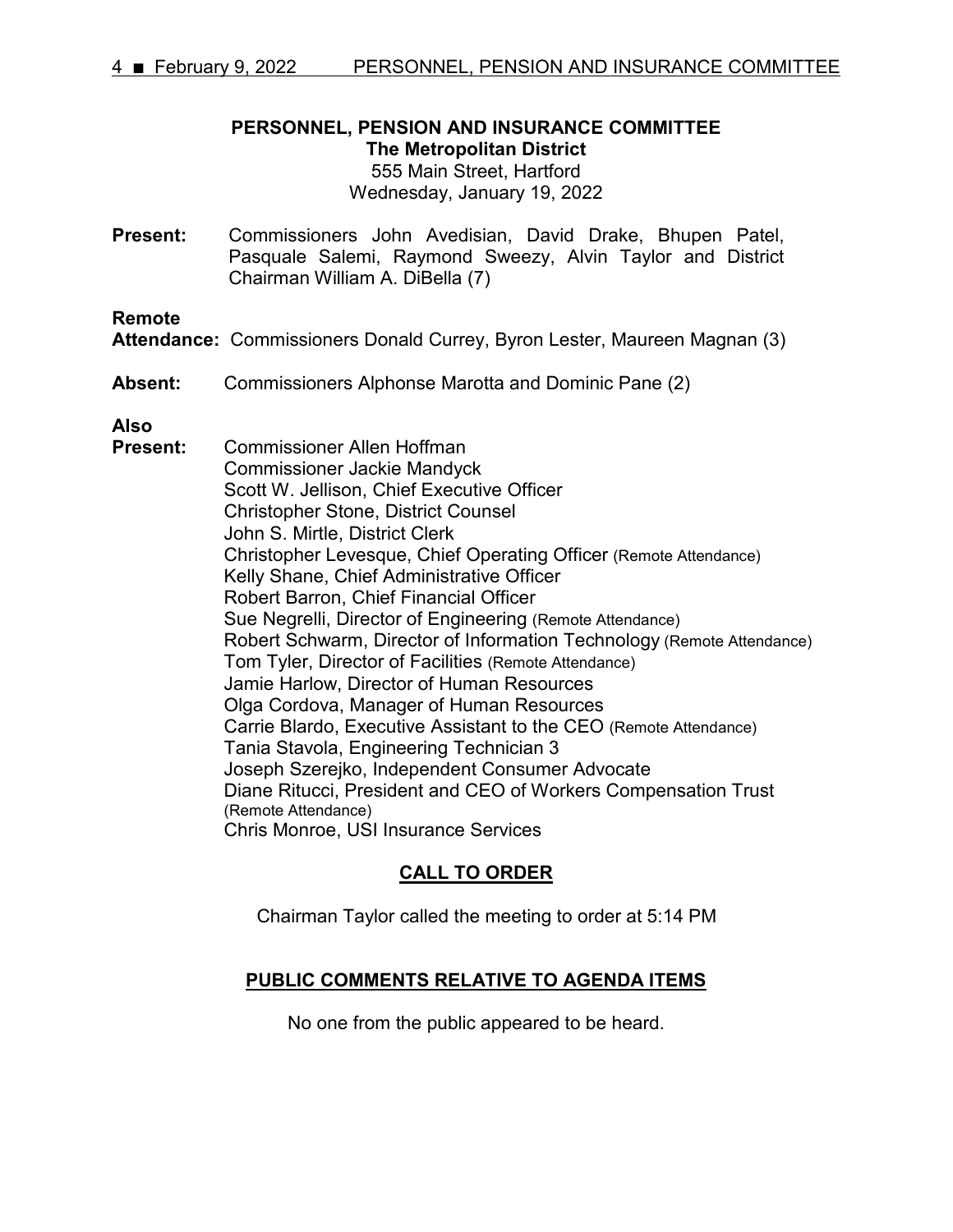## **APPROVAL OF MEETING MINUTES**

*On motion made by Commissioner Avedisian and duly seconded, the meeting minutes of January 19, 2022 were approved. Commissioner Drake abstained.*

## **WORKERS COMPENSATION TRUST UPDATE**

Diane Ritucci, President and CEO of Workers Compensation Trust, provided an update and executive summary regarding Workers Compensation Trust.

## *Commissioner Salemi exited the meeting at 5:29 PM*

## **USI BENEFIT CONSULTANT – HEALTH AND WELFARE PLANS OVERVIEW**

Chris Monroe of USI Insurance Services provided presentation regarding the health and welfare overview.

## *Commissioner Magnan exited the meeting at 6:28 PM*

## *Commissioner Lester exited the meeting at 6:45 PM*

*Without objection, agenda items #6A "Business Analyst I", #6B "Business Analyst II", #6C "Manager of Procurement" and #6D "Human Resources Assistant" were consolidated and considered together.* 

## **REVISIONS TO JOB DESCRIPTIONS BUSINESS SYSTEMS ANALYST I**

**To:** Personnel, Pension and Insurance Committee for consideration on February 9, 2022

Staff is recommending that the Classification System be amended to include the *Business Systems Analyst I* classification. A copy of the proposed Specification is attached. The salary allocation of EE10 (range of \$ 82,488.44 to \$107,234.98).

This proposed job specification changes will provide a mid-level IT role to help attract qualified candidates to best support Information Systems capabilities. In this role, the Business Systems Analyst I will learn District Information Systems and be able to advance to the next level.

It is therefore **RECOMMENDED** that it be:

- **VOTED**: That the Personnel, Pension and Insurance Committee recommend to the District Board passage of the following resolution:
- **RESOLVED**: That the Job Specification for Business Systems Analyst I be amended to include the Business Systems Analyst I classification allocated to EE10 (copy of job specification attached).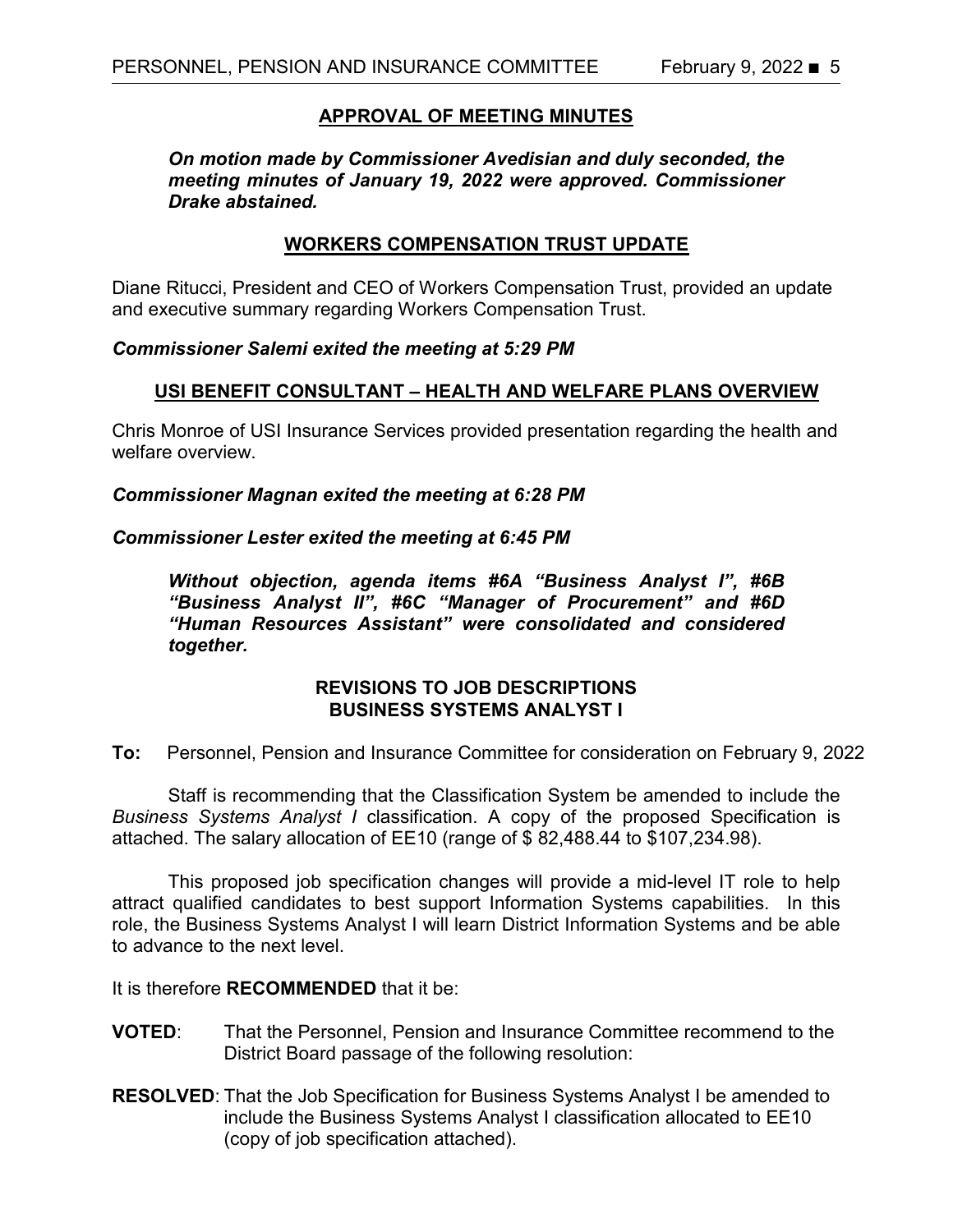Respectfully Submitted,

Scott W. Jellison Chief Executive Officer

## **METROPOLITAN DISTRICT COMMISSION CLASSIFICATION DESCRIPTION**

### **CLASSIFICATION TITLE: BUSINESS SYSTEMS ANALYST I**

### **JOB SUMMARY**

The purpose of this classification is to assist higher level classifications with professional administrative work involving the operational support of administrative systems and in the delivery of solutions for technical project requirements. Assists with developing and deploying approved solutions collaboration with business partners and external service providers. Supports changes providing clear communication, documentation and training to users.

## **ESSENTIAL FUNCTIONS**

The following duties are normal for this position. The omission of specific statements of the duties does not exclude them from the classification if the work is similar, related, or a logical assignment for this classification. Other duties may be required and assigned.

- Supports business groups to advance projects and support business objectives.
- Creates, develops and analyzes functional requirements of system to improve business processes.
- Manages requirements to ensure that they are documented properly and easy to find for future reference.
- Updates requirement traceability information and record requirements status in the course of the project.
- Monitors changes to baseline requirements using approved change management processes and tools.
- Contributes to the development of test plans and test scripts, and perform test execution.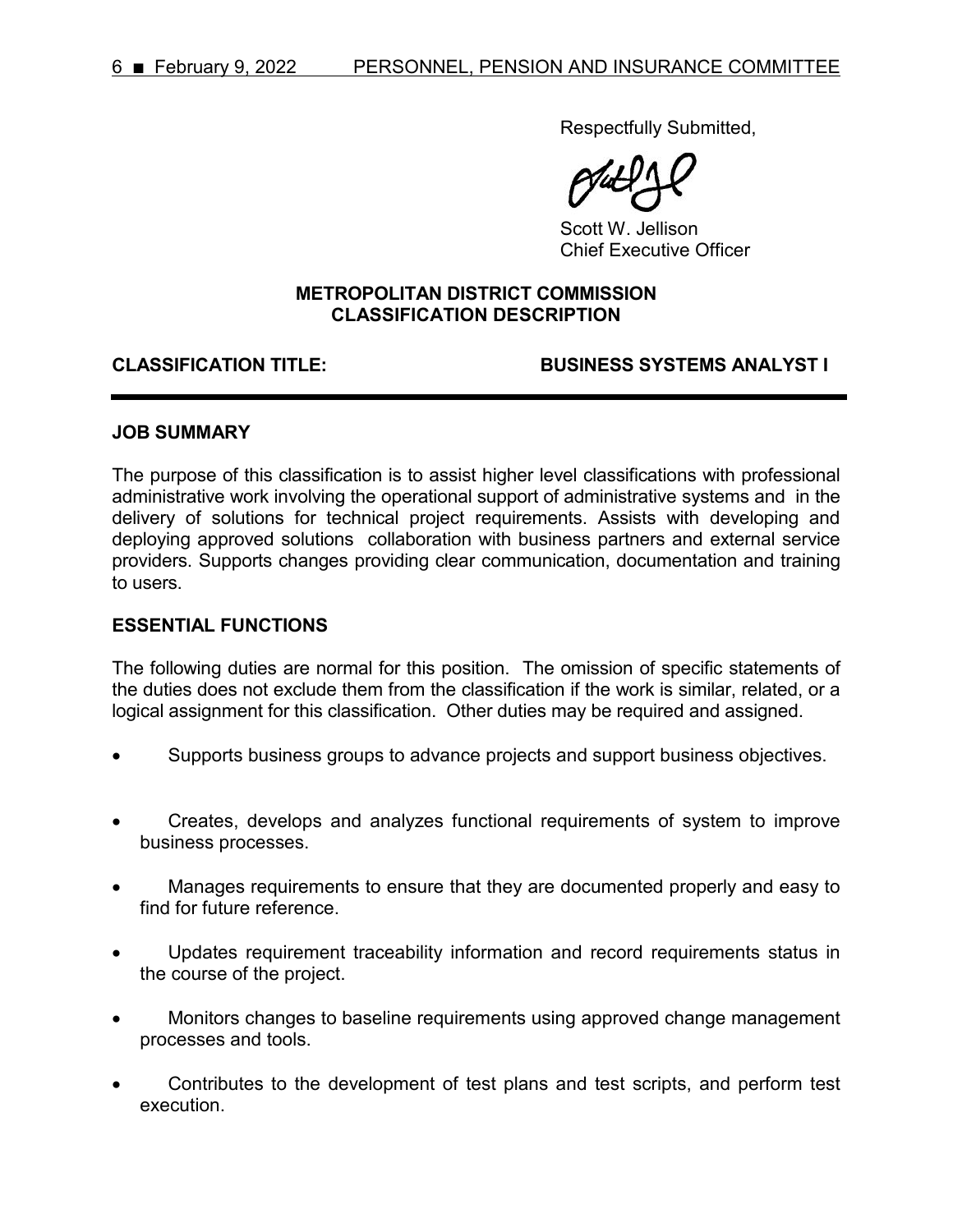- Coordinates resolution of Enterprise Systems support issues with IT staff, suppliers and functional users.
- Maintains support of technical solutions and maintains service levels for the Business.
- Assists with information gathering and in the preparation of reports.
- Keeps current on new technologies by reading literature, attending conferences and seminars, taking classes, and participating in technical societies, as appropriate.
- Performs special assignments, as directed; researches business problems; drafts and presents recommendations.
- Attends training sessions, seminars, and staff meetings; and provides training to other District staff as assigned.

## **SUPERVISION RECEIVED**

Works under the general supervision of the Director of Information Technology.

## **MINIMUM QUALIFICATIONS**

Bachelor's degree in Business Analytics, Management Information Systems, Computer Science, Finance, Business Administration, or a related field, supplemented by two (2) years previous experience or any equivalent combination of education, training, and experience which provides the requisite knowledge, skills, and abilities for this job.

## **SPECIAL REQUIREMENTS**

Must have a valid driver's license. Others to be defined based on specific skills being recruited for at the time.

## **PERFORMANCE APTITUDES**

**Data Utilization**: Requires the ability to evaluate, audit, deduce, and/or assess data and/or information using established criteria. Includes exercise of discretion in determining actual or probable consequences, and in referencing such evaluation to identify and select alternatives.

**Human Interaction**: Requires the ability to apply principles of persuasion and/or influence.

**Equipment, Machinery, Tools, and Materials Utilization**: Requires the ability to operate, maneuver and/or control the actions of equipment, machinery, tools, and/or materials used in performing essential functions.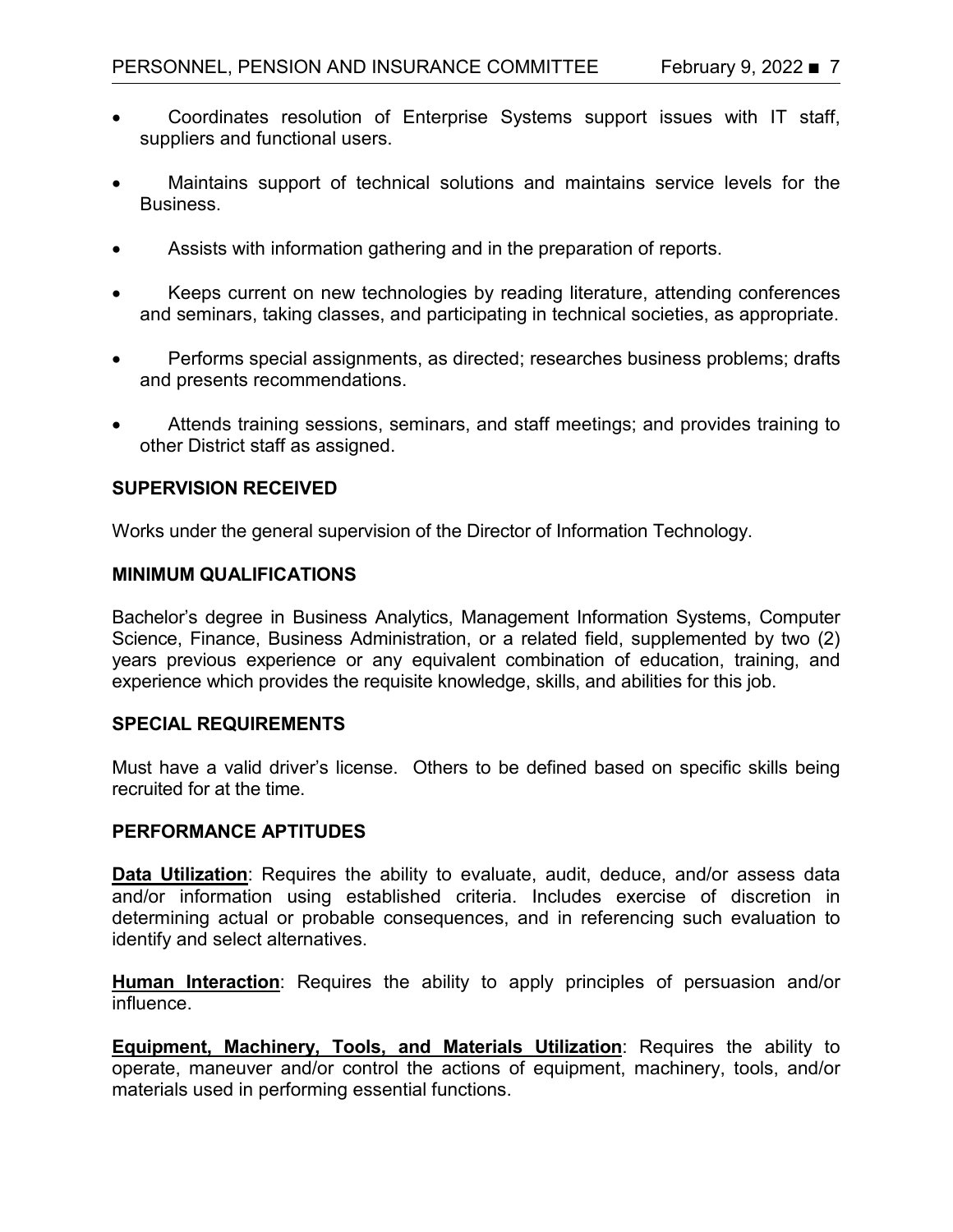## 8 February 9, 2022 PERSONNEL, PENSION AND INSURANCE COMMITTEE

**Verbal Aptitude**: Requires the ability to utilize a wide variety of reference, descriptive, and/or advisory data and information.

**Mathematical Aptitude**: Requires the ability to perform addition, subtraction, multiplication and division; ability to calculate decimals and percentages; may include ability to perform mathematical operations with fractions; may include ability to compute discount, interest, profit and loss, ratio and proportion; and may include ability to calculate surface areas, volumes, weights, and measures.

**Functional Reasoning**: Requires the ability to apply principles of influence systems, such as motivation, incentive, and leadership. Ability to exercise independent judgment to apply facts and principles for developing approaches and techniques to problem resolution.

**Situational Reasoning:** Requires the ability to exercise the judgment, decisiveness and creativity required in situations involving the evaluation of information against sensory, judgmental, or subjective criteria, as opposed to that which is clearly measurable or verifiable.

## **ADA COMPLIANCE**

**Physical Ability**: Tasks involve the ability to exert light physical effort in sedentary to light work, but which may involve some lifting, carrying, pushing and/or pulling of objects and materials of light weight (5-10 pounds). Tasks may involve extended periods of time at a keyboard or work station.

**Sensory Requirements**: Some tasks require the ability to perceive and discriminate visual and/or auditory cues or signals. Some tasks require the ability to communicate orally.

**Environmental Factors**: Essential functions are regularly performed without exposure to adverse environmental conditions.

*The Metropolitan District Commission is an Equal Opportunity Employer. In compliance with the Americans with Disabilities Act, the Commission will provide reasonable accommodations to qualified individuals with disabilities and encourages both prospective and current employees to discuss potential accommodations with the employer.*

## **REVISIONS TO JOB DESCRIPTIONS BUSINESS SYSTEMS ANALYST**

**To:** Personnel, Pension and Insurance Committee for consideration on February 9, 2022

Staff is recommending that the Job Specifications and Title be amended for the current *Business Systems Analyst* classification to *Business Systems Analyst II* with the proposed specification changes as attached. The salary allocation of EE12 would remain the same (range of \$90,934.71 to \$118,215.11).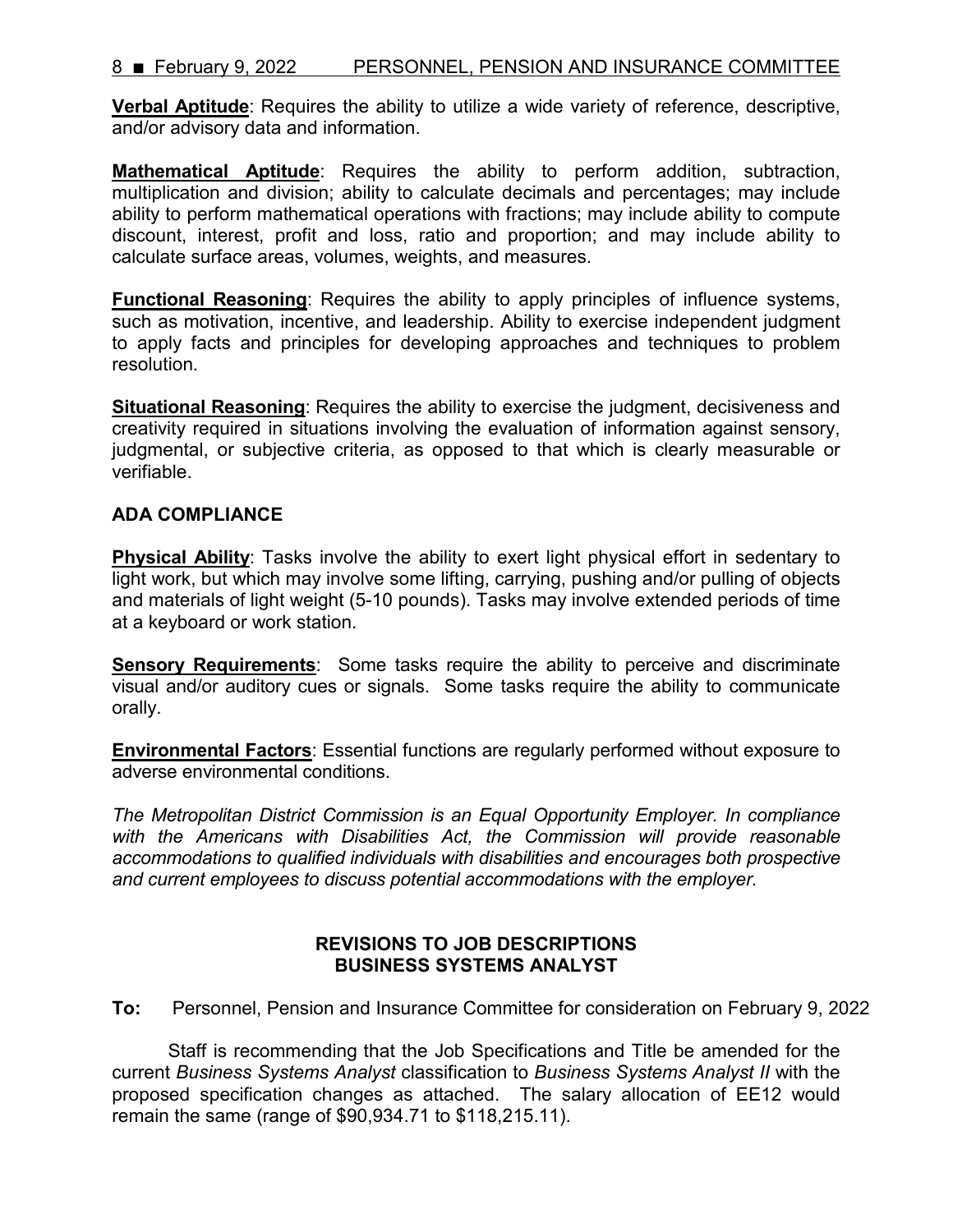This proposed job specification changes will be used to attract and retain qualified candidates with skills sets to help advance the capabilities of Information Systems.

It is therefore RECOMMENDED that it be:

- VOTED: That the Personnel, Pension and Insurance Committee recommend to the District Board passage of the following resolution:
- RESOLVED: That the *Business Systems Analyst* Job Specification be amended to change the title to *Business Systems Analyst II*, with the wording changes to the job specifications be amended as indicated on the attached with no change to the salary allocation EE12.

Respectfully Submitted,

Scott W. Jellison Chief Executive Officer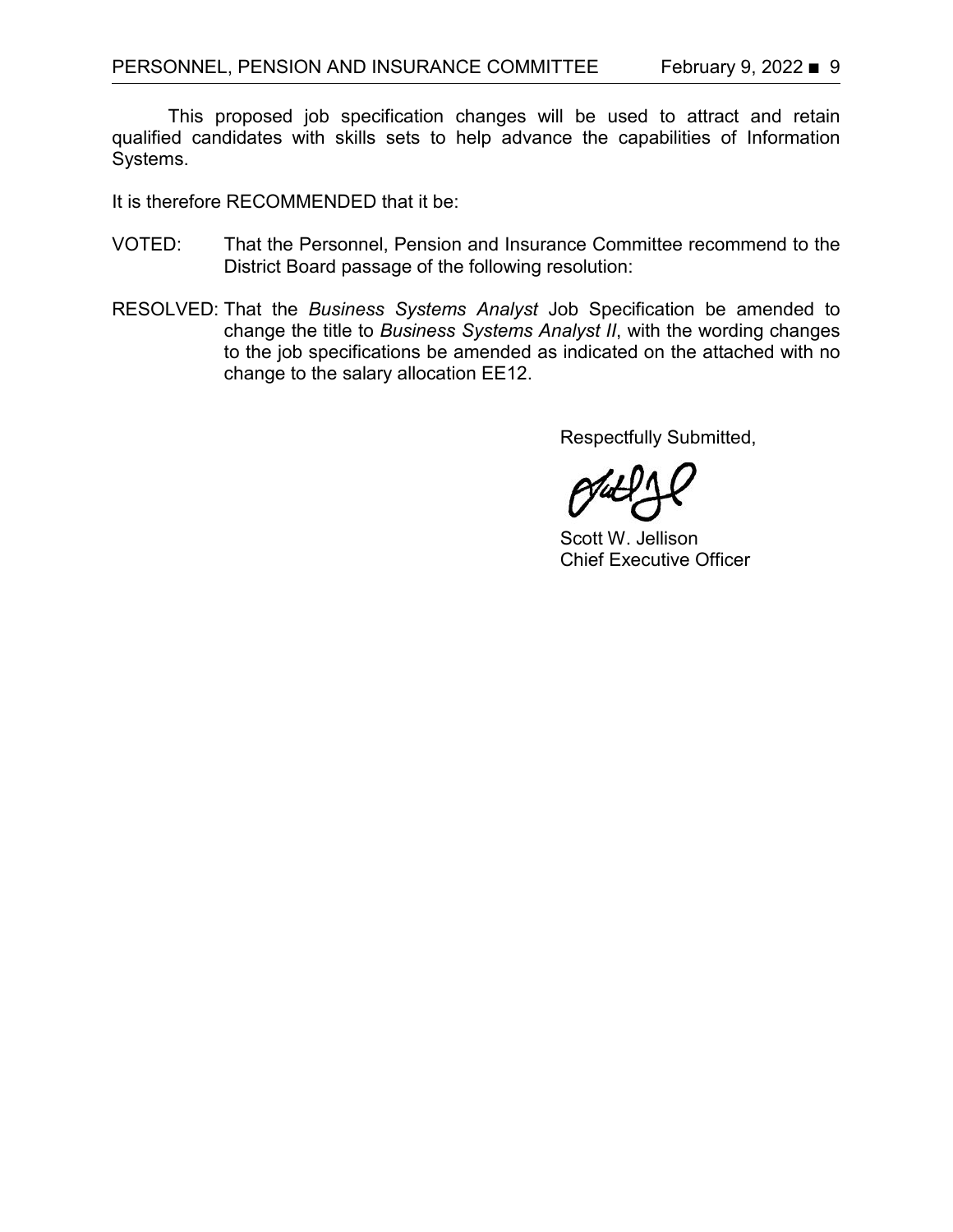# METROPOLITAN DISTRICT COMMISSION **CLASSIFICATION DESCRIPTION**

#### **CLASSIFICATION TITLE: BUSINESS SYSTEMS ANALYST II**

## **JOB SUMMARY**

The purpose of this classification is to perform- professional administrative work involving the study, analysis and assessment of administrative systems and business operations for the purpose of developing business solutions, management tools, and policies and procedures to improve business resilience, efficiency and effectiveness. Works with MDC business partners to assess requirements and identify the best-fit solution that will deliver sustainable results. Develop and deploy approved solutions through process improvement, application configuration or a combination of methods in close collaboration with business partners and external service providers. Manages changes providing clear communication, documentation and training to users. Documents system requirements, defines scope and objectives and creates and maintains system specifications that support best business practices. Duties include analyzing management operations, procedures and production, recommending improvements in problems discovered, and coordinating programs and the implementation of improvements in them; and develops, administers and reports on assigned budgets.

## **ESSENTIAL FUNCTIONS**

The following duties are normal for this position. The omission of specific statements of the duties does not exclude them from the classification if the work is similar, related, or a logical assignment for this classification. Other duties may be required and assigned.

| Manage relationship between business process owners and IT to advance projects and develop business solutions.       |
|----------------------------------------------------------------------------------------------------------------------|
|                                                                                                                      |
| Manages the expectations and requirements of the business and $\prod_{\alpha\alpha}$                                 |
|                                                                                                                      |
|                                                                                                                      |
| Creates, develops and analyzes functional requirements of system to improve business processes. Establish and        |
| implement change control and best practices with regards to system maintenance, configuration, development,          |
| testing, data integrity, etc.<br>the contract of the contract of the contract of the contract of the contract of the |
|                                                                                                                      |
| -Review existing computer systems to understand capabilities, scheduling and workflow limitations, and make          |
|                                                                                                                      |
| recommendations, including upgrading to and purchasing new equipment or software packages. Maintain, test            |
| and monitor computer systems and programs while coordinating installations of new programs and systems               |
|                                                                                                                      |
| Manages requirements to ensure that they are documented properly and easy to find for future reference.              |
|                                                                                                                      |
|                                                                                                                      |
| Manages requirement traceability information and record requirements statuses across multiple projects.              |
|                                                                                                                      |
| Manages changes to baseline requirements using approved change management processes and tools.                       |
|                                                                                                                      |
|                                                                                                                      |
| Leads the development of test plans and test scripts, and perform test execution.                                    |
|                                                                                                                      |
| Manages resolution of Enterprise Systems support issues with IT staff, suppliers and functional users.               |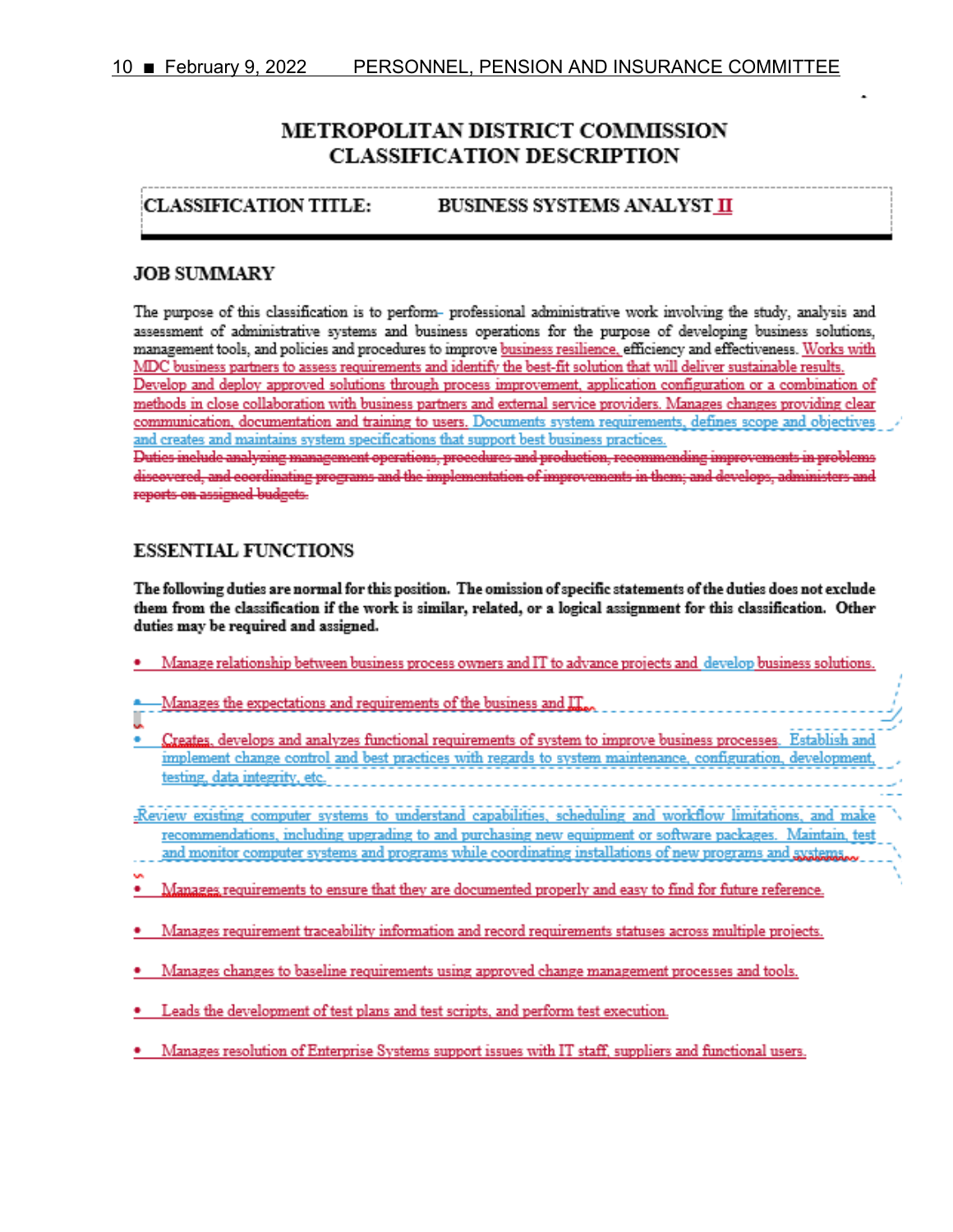Metropolitan District Commission . Business Systems Analyst

- Measures and manages service level agreements between IT and the Business.
- \* Manages and maintains the document management financial system. Organizes and maintains records, provides user and document permissions, and provides user system training.
- \* Creates and maintains document management architecture in the document management/content manager system. Configures the document management system for Clean Water Projects and Capital Improvement Projects.
- Creates workflows for the eapital improvement projects.
- Compiles information; and prepares a variety of records and reports.
- Leads market research on emerging tools, technologies and processes by reading literature, attending conferences and seminars, taking classes, and participating in technical societies, as appropriate.
- **Performs-Leads** special assignments, as directed; researches management problems or new areas of management involvement; drafts and presents recommendations; and prepares and presents special reports.
- Attends training sessions, seminars, and staff meetings; and provides training to other District staff as assigned.

#### **SUPERVISION RECEIVED**

Works under the general supervision of a the Director of Information Technology-Manager.

### **MINIMUM QUALIFICATIONS**

Bachelor's degree in Business Analytics, Management Information Systems, Computer Science, Finance, Business Administrationbusiness-administration, or a related field, supplemented by six (3.6) years previous experience and/or training involving analysis of business systems and the use of common database and spreadsheet software; or any equivalent combination of education, training, and experience which provides the requisite knowledge, skills, and abilities for this job.

#### SPECIAL REQUIREMENTS

To be defined based on specific skills being recruited for at the time.Nene-

#### PERFORMANCE APTITUDES

Data Utilization: Requires the ability to evaluate, audit, deduce, and/or assess data and/or information using established criteria. Includes exercise of discretion in determining actual or probable consequences, and in referencing such evaluation to identify and select alternatives.

Human Interaction: Requires the ability to apply principles of persuasion and/or influence.

Equipment, Machinery, Tools, and Materials Utilization: Requires the ability to operate, maneuver and/or control the actions of equipment, machinery, tools, and/or materials used in performing essential functions.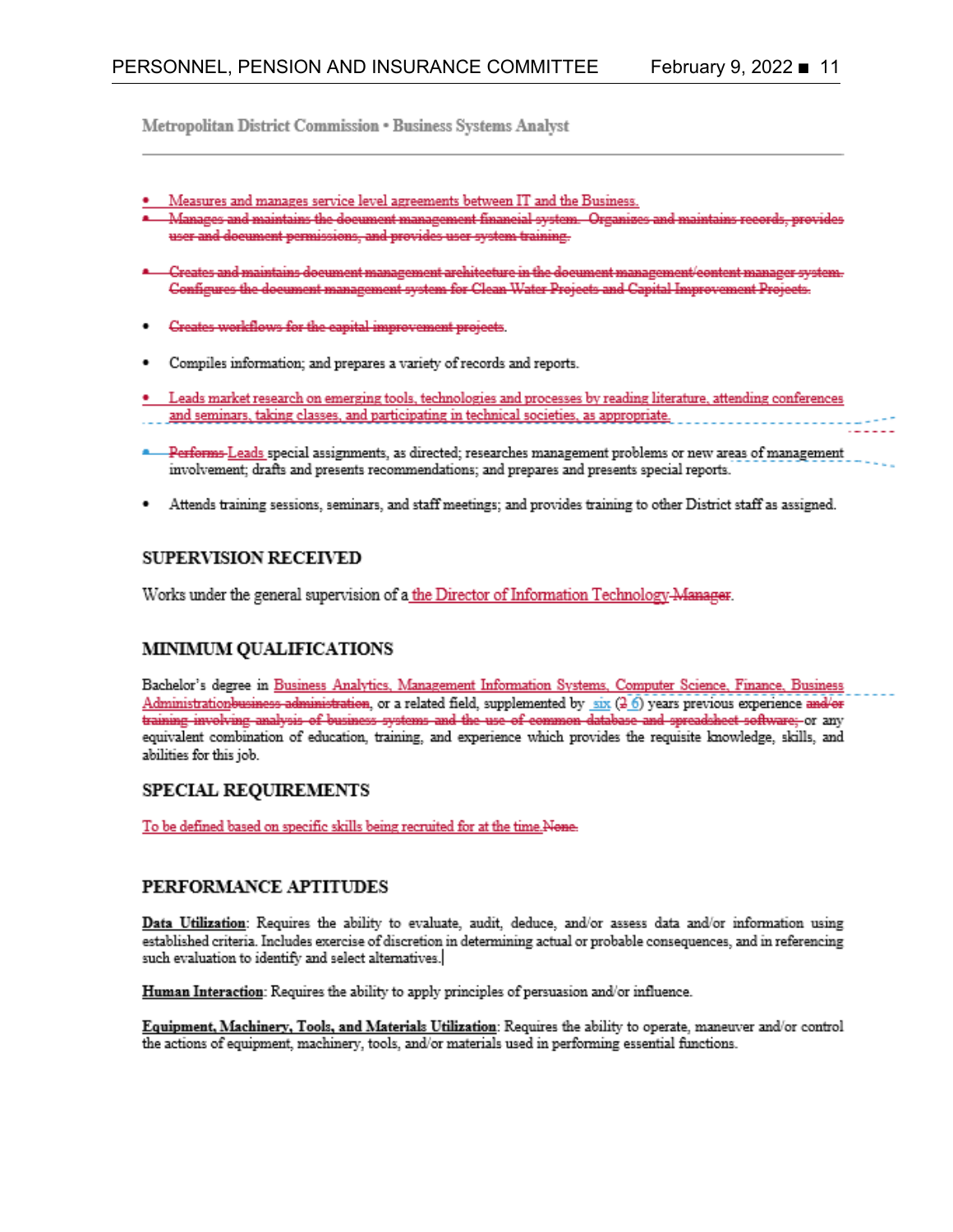Verbal Aptitude: Requires the ability to utilize a wide variety of reference, descriptive, and/or advisory data and information.

Mathematical Aptitude: Requires the ability to perform addition, subtraction, multiplication and division; ability to calculate decimals and percentages; may include ability to perform mathematical operations with fractions; may include ability to compute discount, interest, profit and loss, ratio and proportion; and may include ability to calculate surface areas, volumes, weights, and measures.

Functional Reasoning: Requires the ability to apply principles of influence systems, such as motivation, incentive, and leadership. Ability to exercise independent judgment to apply facts and principles for developing approaches and techniques to problem resolution.

Situational Reasoning: Requires the ability to exercise the judgment, decisiveness and creativity required in situations involving the evaluation of information against sensory, judgmental, or subjective criteria, as opposed to that which is clearly measurable or verifiable.

#### **ADA COMPLIANCE**

Physical Ability: Tasks involve the ability to exert light physical effort in sedentary to light work, but which may involve some lifting, carrying, pushing and/or pulling of objects and materials of light weight (5-10 pounds). Tasks may involve extended periods of time at a keyboard or work station.

Sensory Requirements: Some tasks require the ability to perceive and discriminate visual and/or auditory cues or signals. Some tasks require the ability to communicate orally.

Environmental Factors: Essential functions are regularly performed without exposure to adverse environmental conditions.

The Metropolitan District Commission is an Equal Opportunity Employer. In compliance with the Americans with Disabilities Act, the Commission will provide reasonable accommodations to qualified individuals with disabilities and encourages both prospective and current employees to discuss potential accommodations with the employer.

## **REVISIONS TO JOB DESCRIPTIONS MANAGER OF PROCUREMENT**

**To:** Personnel, Pension and Insurance Committee for consideration on February 9, 2022

Staff is recommending that the Classification System be amended to include the revised position of *Manager of Procurement*. This position currently exists within the District's job classification structure and, as currently constituted, works under the general direction of the Chief Financial Officer. Staff recommends that this position work under the general direction of the Chief Administrator Officer. Additionally, staff recommends that language be amended in the Minimum Qualifications section of the job specification as follows. To remove language that states that practical experience is not an acceptable substitute for the degree requirement and to add language to allow for an equivalent combination of education, training, and experience.

**Voted:** That the Personnel, Pension and Insurance Committee recommend to the District Board passage of the following resolution:

**Resolved:** That the job specification for *Manager of Procurement* be amended as recommended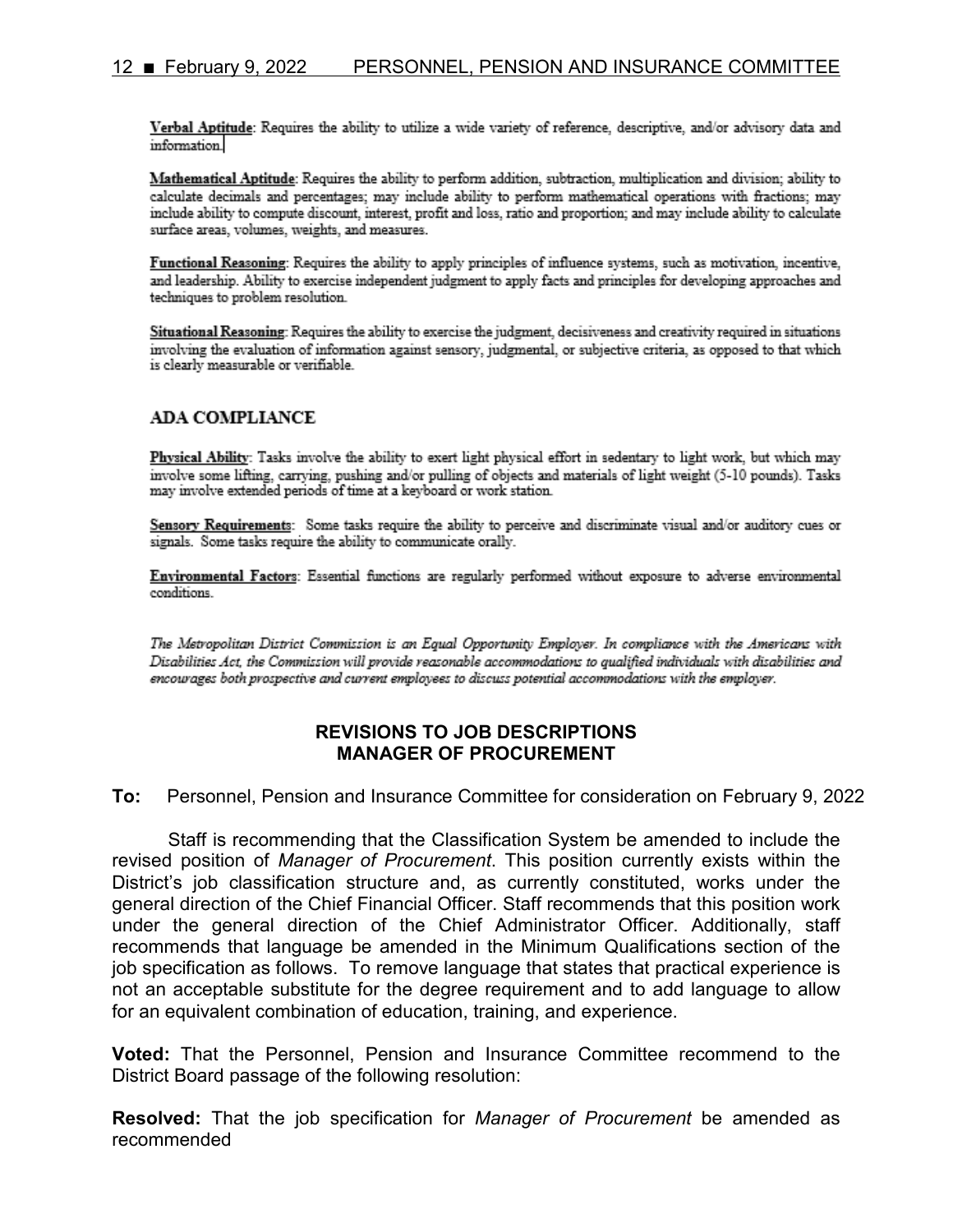Respectfully submitted,

Scott W. Jellison Chief Executive Officer

## **METROPOLITAN DISTRICT COMMISSION CLASSIFICATION DESCRIPTION**

## **CLASSIFICATION TITLE: MANAGER OF PROCUREMENT**

## **PURPOSE OF CLASSIFICATION**

The purpose of this classification is to manage the operations, staff, and resources of the District's purchasing/procurement functions. The Manager of Procurement is responsible for the development, implementation and management of policies and procedures related to the acquisition of materials and services required to support the District's operating and capital requirements. This position will work under the direction of the Chief Administrative Officer.

## ESSENTIAL FUNCTIONS

The following duties are normal for this position. The omission of specific statements of the duties does not exclude them from the classification if the work is similar, related, or a logical assignment for this classification. Other duties may be required and assigned.

Plans and manages the District's procurement functions; develops and recommends procurement policies and procedures which facilitate securing the best quality materials, equipment, supplies and services at the best price; establishes work priorities and assignments; and allocates resources to meet the personnel, material and equipment needs of purchasing projects and operations.

Negotiates, creates, and manages contracts for all District functions. Works closely with technical staff to determine needs, provide organizational leadership in preparation, solicitation and evaluation of RFQs/RFPs/RFSs/RFIs. This also includes preparing cost/price analyses, acting as liaison between the District and contractors in administering and managing related contractual issues. Prepares written reports and correspondence as required. Maintains compliance files in accordance with the District policies/procedures. Maintains contacts with all pertinent markets in which the District will operate.

Reviews and analyzes complex solicitations, budgetary estimates and price proposals from subcontractors/vendors in accordance with the District's Charter, labor, taxation, commercial and other applicable laws to determine reasonableness of prices and proposal terms and conditions.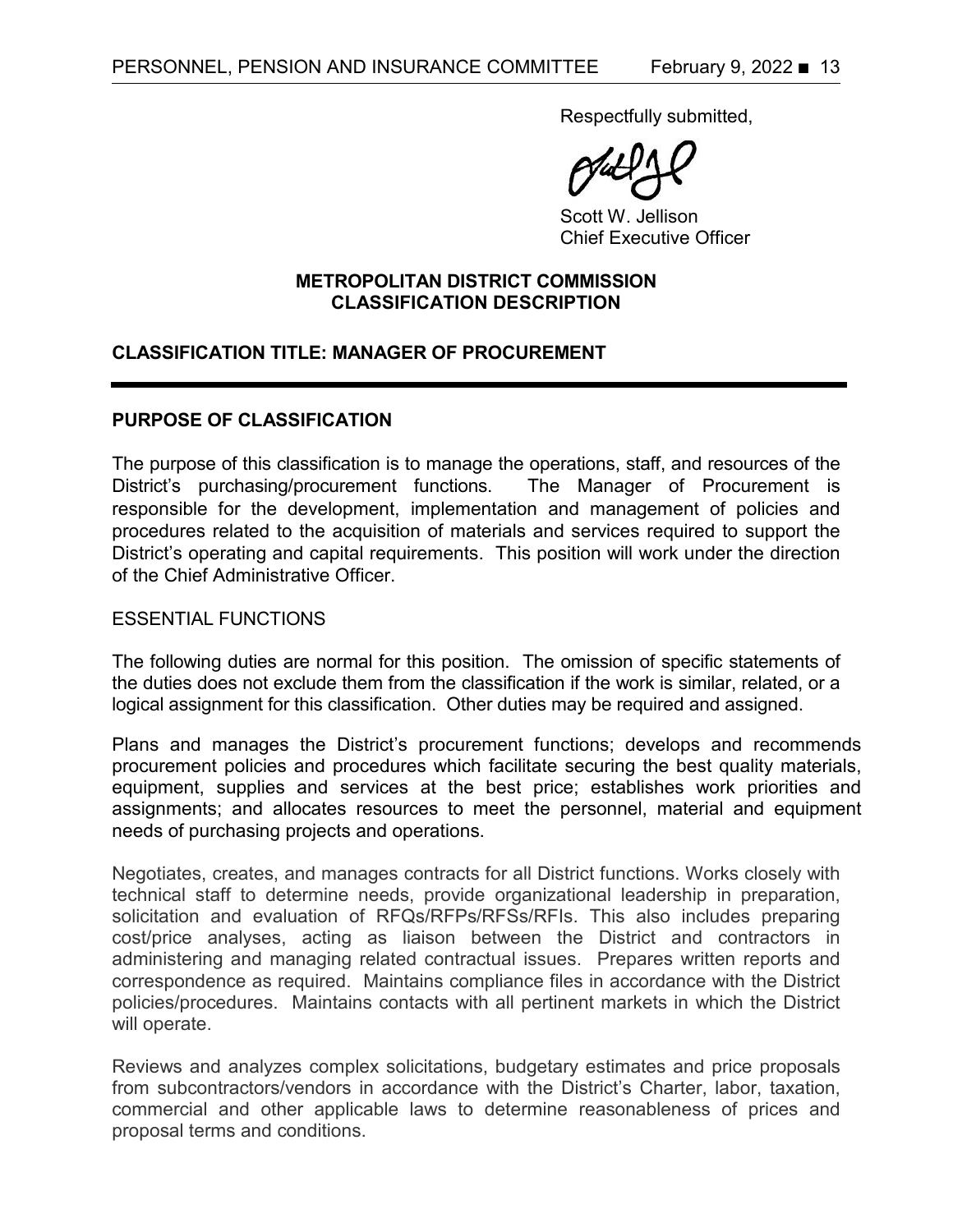## 14 February 9, 2022 PERSONNEL, PENSION AND INSURANCE COMMITTEE

Ensures procurement staff's compliance with procurement and subcontracting policies as adopted by the District. Develops and recommends procurement structures that best utilize staff to achieve long and short-range goals.

Reviews documentation for all contracts and purchase orders involving large amounts to ensure compliance with industrial and government contract requirements and internal policies and procedures.

Exercises authority to execute contracts (up to the maximum amount of their delegated authority), negotiates and issues contract amendments (change orders), purchase orders, and agreements in accordance with the delegation of signature authority established by District management.

Maintains awareness of changes in government regulations and develops recommendations regarding the District's policies and practices.

Applies knowledge of commercial law, Federal Acquisition Regulations (FARs) and supplemental acquisition regulations of government agencies as they apply and influence aspects of contract administration, procurement, and subcontracting.

Develops, maintain and report on key performance indicators which highlight the Procurement function performance. Make recommendations for improving operational efficiency and control.

Documents and periodically review the internal control structure within the Procurement function to ensure proper compliance with all policies and procedures.

Communicates with managers, customers, other individuals and groups. Makes presentations at the Board of Finance and District Board Meetings, as required.

Develops, tracks and communicates objectives and goals for Procurement function personnel on an annual basis and manages the annual employee performance appraisal process. Provides timely feedback to all assigned direct reports regarding performance against objectives and goals on a quarterly basis.

Performs personnel management tasks in accordance with collective bargaining agreements applicable to staff including: conducting interviews and making recommendations for applicant selection; assigning work; establishing performance expectations; providing training and opportunities for employee development; providing guidance and advice regarding difficult issues; ensuring safe work practices; evaluating employee performance; counseling employees; implementing disciplinary action or making recommendations for disciplinary action as necessary; taking other personnel actions, such as reclassifications as needed.

Operates a personal computer proficiently, and general office equipment as necessary to complete essential functions, to include highly skilled use of word processing, spreadsheet, database, or other system software.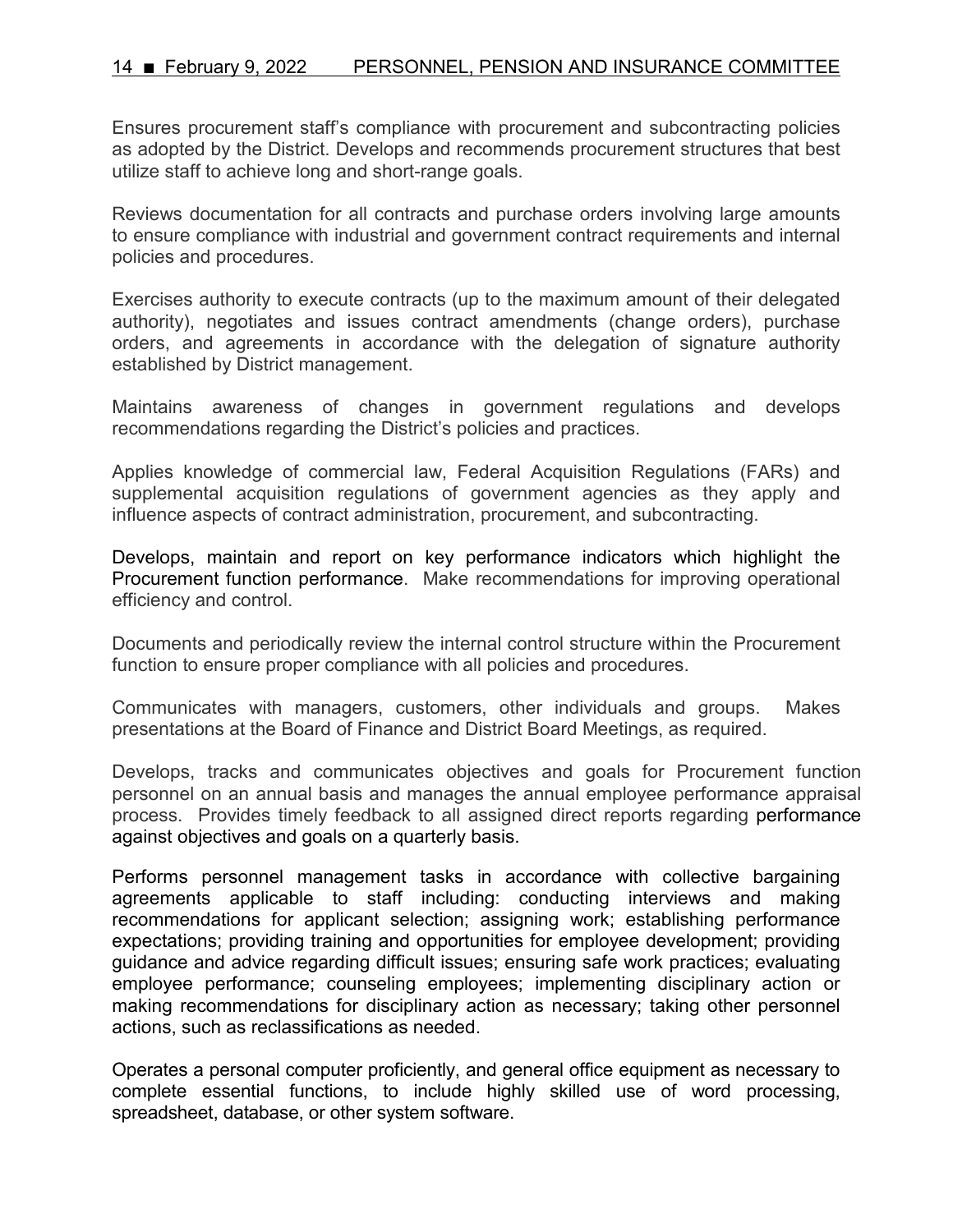Performs other related duties as assigned.

## **MINIMUM QUALIFICATIONS**

Bachelor's Degree in Business, Finance, Accounting or related field with a minimum of seven (7) years of procurement management experience and a minimum of five (5) years of experience in public sector procurement (federal, state or local government), or any equivalent combination of education, training, and experience which provides the requisite knowledge, skills and abilities for this job. Practical experience is not an acceptable substitute for degree requirement. Master's Degree in Business Administration and/or professional certification such as Certified Public Purchasing Officer, Certified Professional Purchasing Manager Officer, Certified Professional Purchasing Manager, or equivalent certifications are desirable.

## **SPECIAL REQUIREMENTS**

Must have a valid driver's license.

## **PERFORMANCE APTITUDES**

**Data Utilization**: Requires the ability to coordinate, manage, strategize, and/or correlate data and/or information. Includes exercise of judgment in determining time, place and/or sequence of operations. Includes referencing data analyses to determine necessity for revision of organizational components.

**Human Interaction**: Requires the ability to apply principles of persuasion and/or influence over others in coordinating activities of a project, program, or designated area of responsibility; and to apply principles of persuasion and/or influence over others in a supervisory capacity.

**Equipment, Machinery, Tools, and Materials Utilization**: Requires the ability to operate, maneuver and/or control the actions of equipment, machinery, tools, and/or materials used in performing essential functions.

**Verbal Aptitude**: Requires the ability to utilize a wide variety of reference, descriptive, and/or advisory data and information.

**Mathematical Aptitude**: Requires the ability to perform addition, subtraction, multiplication, and division; ability to calculate decimals and percentages; may require ability to utilize principles of fractions and/or interpret graphs.

**Functional Reasoning**: Requires the ability to apply principles of influence systems, such as motivation, incentive, and leadership. Ability to exercise independent judgment to apply facts and principles for developing approaches and techniques to problem resolution.

**Situational Reasoning:** Requires the ability to exercise the judgment, decisiveness and creativity required in situations involving the evaluation of information against sensory,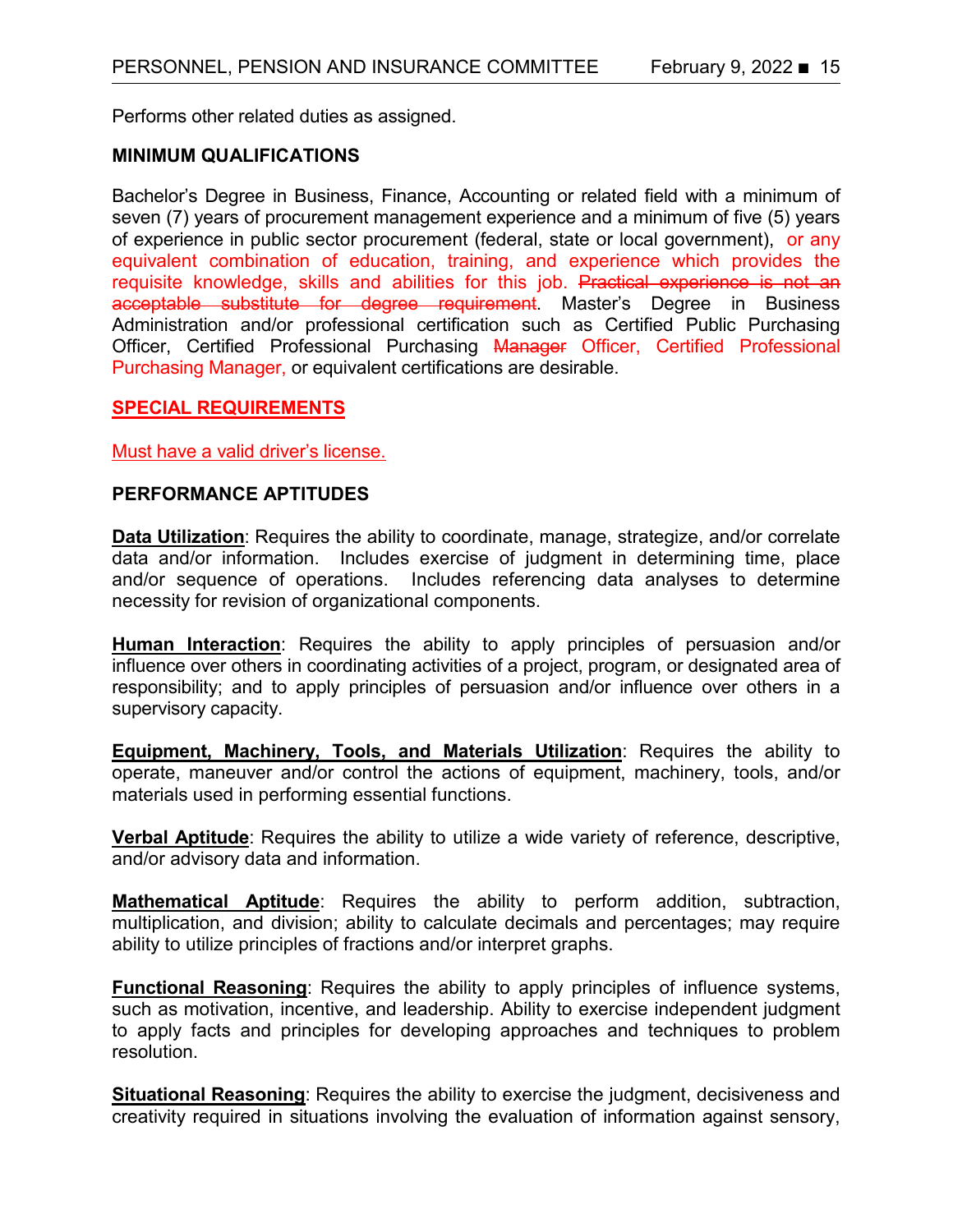judgmental, or subjective criteria, as opposed to that which is clearly measurable or verifiable.

## **ADA COMPLIANCE**

**Physical Ability**: Tasks involve the ability to exert light physical effort in sedentary to light work, but which may involve some lifting, carrying, pushing and/or pulling of objects and materials of light weight (5-10 pounds). Tasks may involve extended periods of time at a keyboard or workstation.

**Sensory Requirements**: Some tasks require the ability to perceive and discriminate sounds, and visual cues or signals. Some tasks require the ability to communicate orally.

**Environmental Factors**: Tasks are regularly performed without exposure to adverse environmental conditions.

*The Metropolitan District Commission is an Equal Opportunity Employer. In compliance*  with the Americans with Disabilities Act, the Commission will provide reasonable *accommodations to qualified individuals with disabilities and encourages both prospective and current employees to discuss potential accommodations with the employer.*

## **ADDITIONS TO JOB DESCRIPTIONS HUMAN RESOURCES ASSISTANT**

**To:** Personnel, Pension and Insurance Committee for consideration on February 9, 2022

Staff is recommending that the Classification System be amended to include the *Human Resources Assistant* classification. A copy of the proposed Specification is attached. The salary allocation of EE06 (range of \$ 72,714.88 to \$87,257.86).

This proposed job specification will fill a gap in the current structure of HR. This will enhance the District's opportunity to attract and retain qualified Human Resources candidates while also providing a structure for growth and advancement within the HR structure. In this role, the Human Resources Assistant will learn more about Human Resources and the District and will be able to advance to the next level positions which will help with succession planning and institutional knowledge.

It is therefore RECOMMENDED that it be:

- VOTED: That the Personnel, Pension and Insurance Committee recommend to the District Board passage of the following resolution:
- RESOLVED: That the Job Specification for Human Resources Assistant position be adopted and allocated to EE06.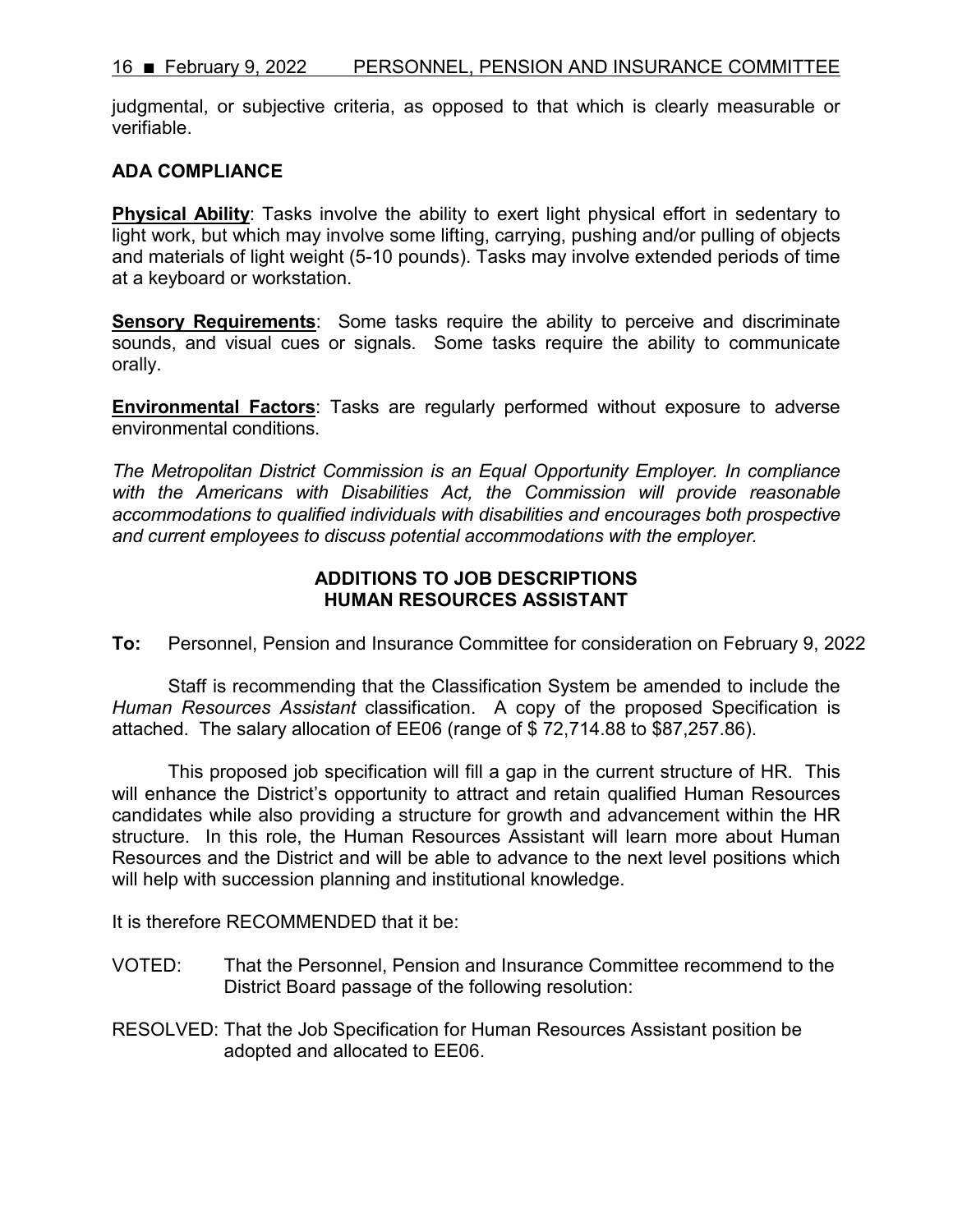Respectfully Submitted,

Scott W. Jellison Chief Executive Officer

## **METROPOLITAN DISTRICT COMMISSION CLASSIFICATION DESCRIPTION**

## **CLASSIFICATION TITLE: HUMAN RESOURCES ASSISTANT**

## JOB SUMMARY

This is responsible dedicated Human Resources position. Work involves providing support for various human resources programs, which may involve recruitment, selection, job classification, compensation, employee benefits, organizational effectiveness, labor relations, regulatory compliance, performance evaluation, payroll interaction, safety, worker's compensation, risk management, training/development, or other human resources issues.

## ESSENTIAL FUNCTIONS

The following duties are normal for this position. The omission of specific statements of the duties does not exclude them from the classification if the work is similar, related, or a logical assignment for this classification. Other duties may be required and assigned.

- Serves as a liaison to recruitment activities for the District. Actively and effectively partners with District constituents, throughout the recruitment and staffing processes. Guide hiring managers and other associated users through the online applicant tracking system, job posting and interview process. Answers questions from employees and applicants about employment procedures and policies, benefits, and other Human Resources-related topics.
- Supports business groups to advance projects and support business objectives
- Collaborates with third-party reference and pre-employment background checking vendors. Completes employment and other related verifications. Conducts new employee orientations, ensuring all appropriate documentation is completed within established time constraints and consistent with plan guidelines.
- Maintains timely and accurate data on both internal systems and the District HRIS system in compliance with established data integrity standards. Works with the Human Resources staff to process new employee payroll set-up and inputs and maintains Human Resource records.
- Actively participates in the evaluation of existing HR business and technological processes in an effort to continuously improve operational effectiveness.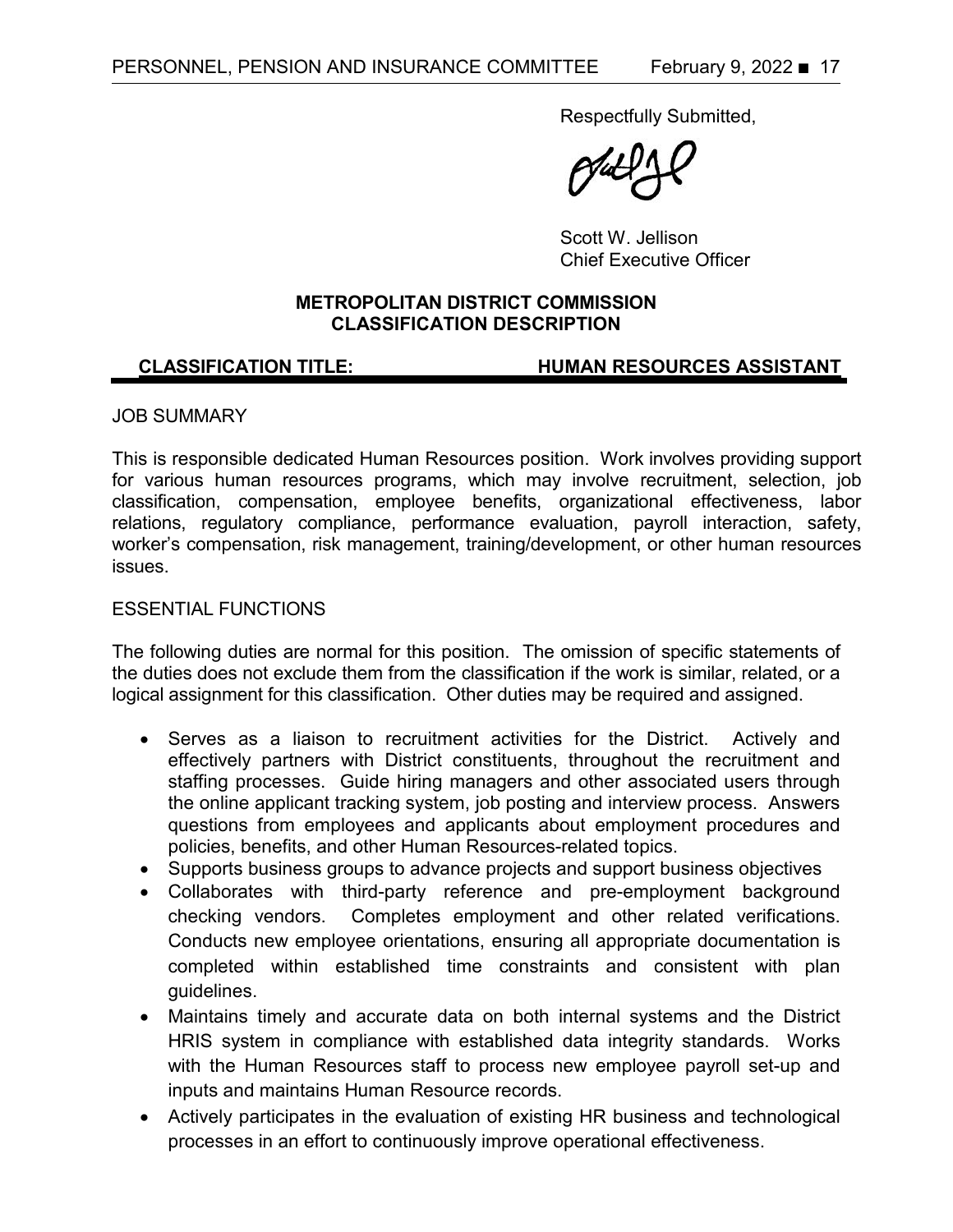## 18 February 9, 2022 PERSONNEL, PENSION AND INSURANCE COMMITTEE

- Assists the HR management team in the preparation and tracking of valuable professional learning and developmental opportunities for the District community. Coordinates in person and online training programs for District employees.
- Assists in multiple aspects of Workers' Compensation claims. Working in conjunction with the appropriate parties, ensures absences are recorded and continued follow-up is completed. Acts as a liaison between the supervisor, employee and insurance carrier when appropriate.
- Assists with annual compliance reporting. Assists with the preparation of documentation in support of departmental audits, unemployment and/or insurance claims, labor relations, salary surveys, Affirmative Action Plan statistics.
- Actively participates in various annual HR projects, initiatives, programs and special events as necessary and/or appropriate.
- Performs other duties of a similar or related level and assists with special projects as necessary or assigned.

## **SUPERVISION RECEIVED**

Works under the general supervision of the Director of Human Resources.

## **MINIMUM QUALIFICATIONS**

Bachelor's Degree in Human Resources, Public Administration, Industrial Relations, or a closely related field; supplemented by a minimum of two (2) years previous experience and/or training that includes personnel administration in a union or corporate environment; or any equivalent combination of education, training, and experience which provides the requisite knowledge, skills, and abilities for this position.

## **SPECIAL REQUIREMENTS**

Must have a valid driver's license.

## **PERFORMANCE APTITUDES**

**Data Utilization**: Requires the ability to evaluate, audit, deduce, and/or assess data and/or information using established criteria. Includes exercise of discretion in determining actual or probable consequences, and in referencing such evaluation to identify and select alternatives.

**Human Interaction**: Requires the ability to apply principles of persuasion and/or influence.

**Equipment, Machinery, Tools, and Materials Utilization**: Requires the ability to operate, maneuver and/or control the actions of equipment, machinery, tools, and/or materials used in performing essential functions.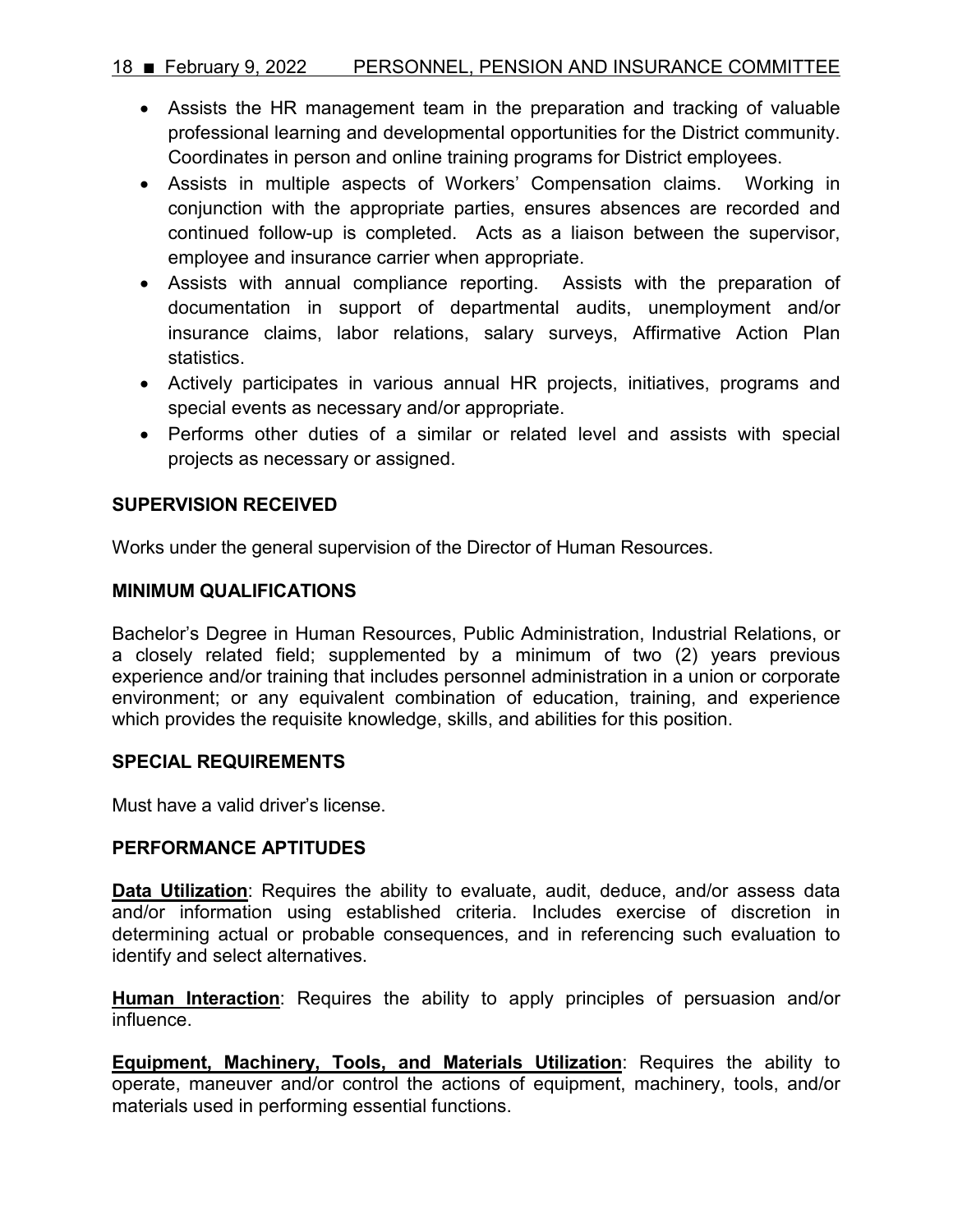**Verbal Aptitude**: Requires the ability to utilize a wide variety of reference, descriptive, and/or advisory data and information.

**Mathematical Aptitude**: Requires the ability to perform addition, subtraction, multiplication and division; ability to calculate decimals and percentages; may include ability to perform mathematical operations with fractions; may include ability to compute discount, interest, profit and loss, ratio and proportion; and may include ability to calculate surface areas, volumes, weights, and measures.

**Functional Reasoning**: Requires the ability to apply principles of influence systems, such as motivation, incentive, and leadership. Ability to exercise independent judgment to apply facts and principles for developing approaches and techniques to problem resolution.

**Situational Reasoning**: Requires the ability to exercise the judgment, decisiveness and creativity required in situations involving the evaluation of information against sensory, judgmental, or subjective criteria, as opposed to that which is clearly measurable or verifiable.

## **ADA COMPLIANCE**

**Physical Ability**: Tasks involve the ability to exert light physical effort in sedentary to light work, but which may involve some lifting, carrying, pushing and/or pulling of objects and materials of light weight (5-10 pounds). Tasks may involve extended periods of time at a keyboard or work station.

**Sensory Requirements**: Some tasks require the ability to perceive and discriminate visual and/or auditory cues or signals. Some tasks require the ability to communicate orally.

**Environmental Factors**: Essential functions are regularly performed without exposure to adverse environmental conditions.

*The Metropolitan District Commission is an Equal Opportunity Employer. In compliance*  with the Americans with Disabilities Act, the Commission will provide reasonable *accommodations to qualified individuals with disabilities and encourages both prospective and current employees to discuss potential accommodations with the employer.*

*Commissioner Currey made a motion to amend agenda items #6B "Business Analyst II", #6C "Manager of Procurement (Revised), to require a valid drivers license, as shown above in redline. The amendment was passed unanimously.* 

*On motion made by Commissioner Sweezy and duly seconded, the reports for resolutions agenda items #6A "Business Analyst I", #6B "Business Analyst II", #6C "Manager of Procurement" and #6D "Human Resources Assistant" were received and the resolutions adopted by unanimous vote of those present.*